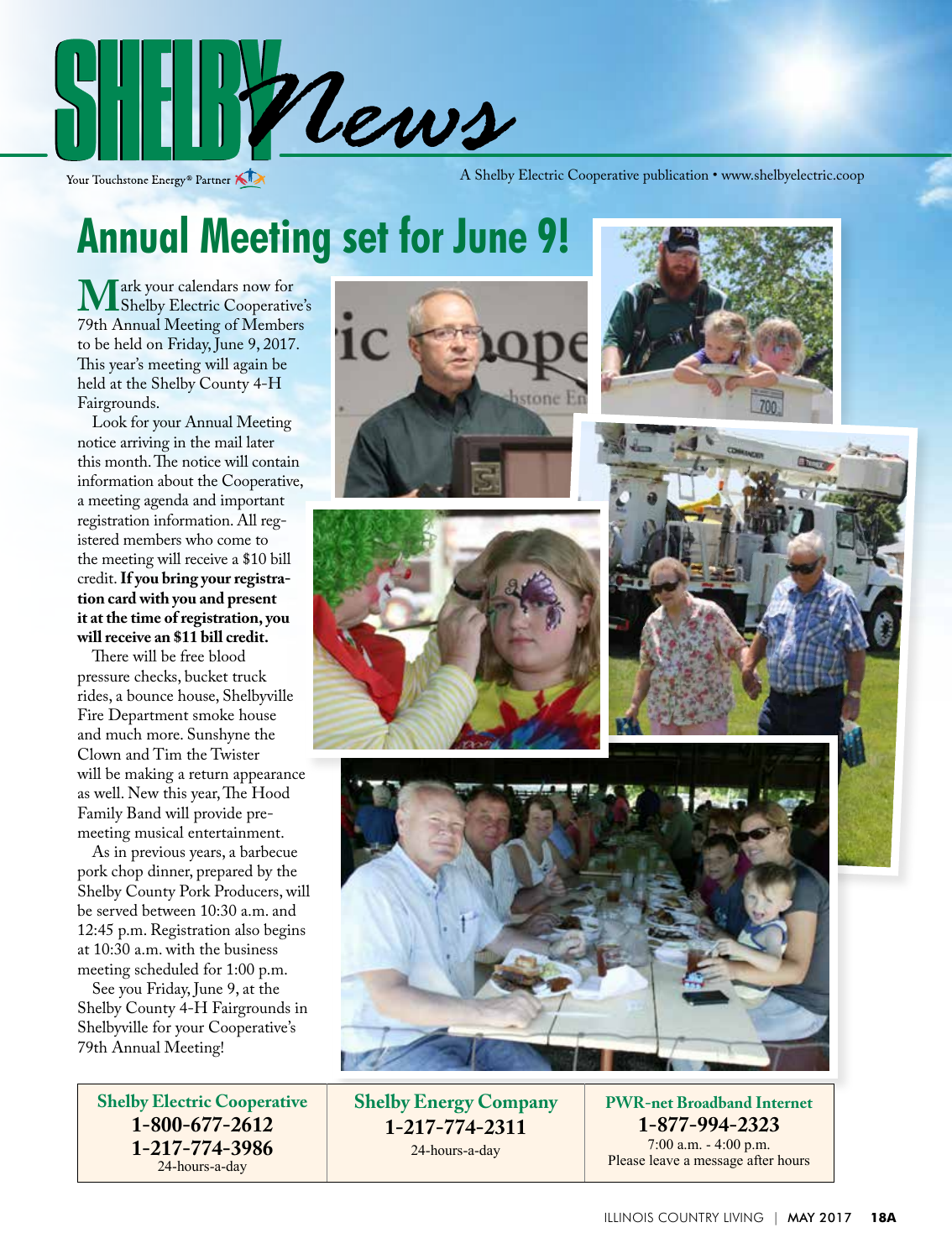# $\frac{1}{2}$

#### **Doug Hall retires after 33 years!** Hard void to fill

**W**hen Doug Hall retired in April from his 33-year career working in the cooperative world, he was Purchasing Agent and Warehouse Manager at Shelby Electric Cooperative (SEC). Doug started his employment with Clay Electric Co-operative, Inc. (CECI) located in Flora, before coming to Shelbyville. Through those years, Doug had worked many positions.

 "Whether it was at CECI or SEC, you did what you had to do to help out and get the job done no matter what. It was always 'put the members first' and 'do what you had to do' for the benefit of the members," explained Hall.

 Doug began his cooperative career at CECI in 1984. Even though his primary responsibilities were working in the warehouse as Purchasing Agent, he also could be found doing yard maintenance, janitorial work and even filling in answering the phones from time to time.

 After eight years working at CECI, an opportunity to work for SEC as a Staking Engineer became available. Doug decided to make the move and spent the next 25 years at SEC. "I worked with some great



P.O. BOX 560 Shelbyville, IL 62565 **Phone: 217-774-3986 or 1-800-677-2612 Pay-by-Phone: 1-855-385-9981 www.shelbyelectric.coop twitter.com/YourCoop facebook.com/YourCoop**

#### **Office Hours:** 7:00 a.m. - 4:00 p.m.



people at Clay, and it was a tough decision to make. But, I decided to go work for Shelby with [former CECI colleague] Jim Coleman, who had been hired by Shelby to be their CEO," noted Hall.

 Not only did Doug continue his 'put the members first' mantra at SEC, he was instrumental in the early stages of bringing DirecTV to the membership. Doug eventually became the Purchasing Agent and Warehouse Manager in 2000. Even with a few different roles at SEC, Doug could still be found working in the mailroom, doing yard maintenance and filling in where needed. "Doug has always been the kind of guy you could count on if the need arose and his contributions to the cooperative will be missed," said SEC President/CEO Josh Shallenberger.

 Over the course of 33 years working in a member-oriented field, one thing that has changed not only for the cooperative but also for its members is technology. "Technology and automation has really changed the landscape for how we do our jobs and continue to meet the needs of the cooperative members," said Hall. "Not only for the tools to get the job done at the co-op, but also tools members can use to give them control over how they use electricity and communicate with the cooperative," added Hall.

 Commitment to Community is one of the core principles of a cooperative and Doug can be found assisting not only with the cooperative's community projects but also with other organizations. He assisted with Cookies for the Troops, Balloonfest and many other fundraisers. Additionally, he is a member of the Shelby Sports Club and helps out at the VFW in Shelbyville.

 Doug grew up in Flora and is a 1975 Flora High School Alumnus. Doug and his wife of 40 years, Brenda, have one daughter, five sons and nine grandchildren. Family alone could keep Doug busy in retirement but he still plans to find time to play golf, fish, hunt and do some traveling.

 Doug and Brenda are also avid NASCAR fans as well as Illini, St. Louis Cardinals and Dallas Cowboy fans. Well, Doug is anyway; Brenda is a Denver Broncos fan.

 Doug has many ways to fill his days in retirement; however, he will leave a void that will be hard to fill here at Shelby Electric Cooperative.

*Your cooperative family and friends wish you good health and best wishes. Congratulations on your retirement Doug!*



**Cooperative offices will be closed on Monday, May 29 in observance of**

**Memorial Day**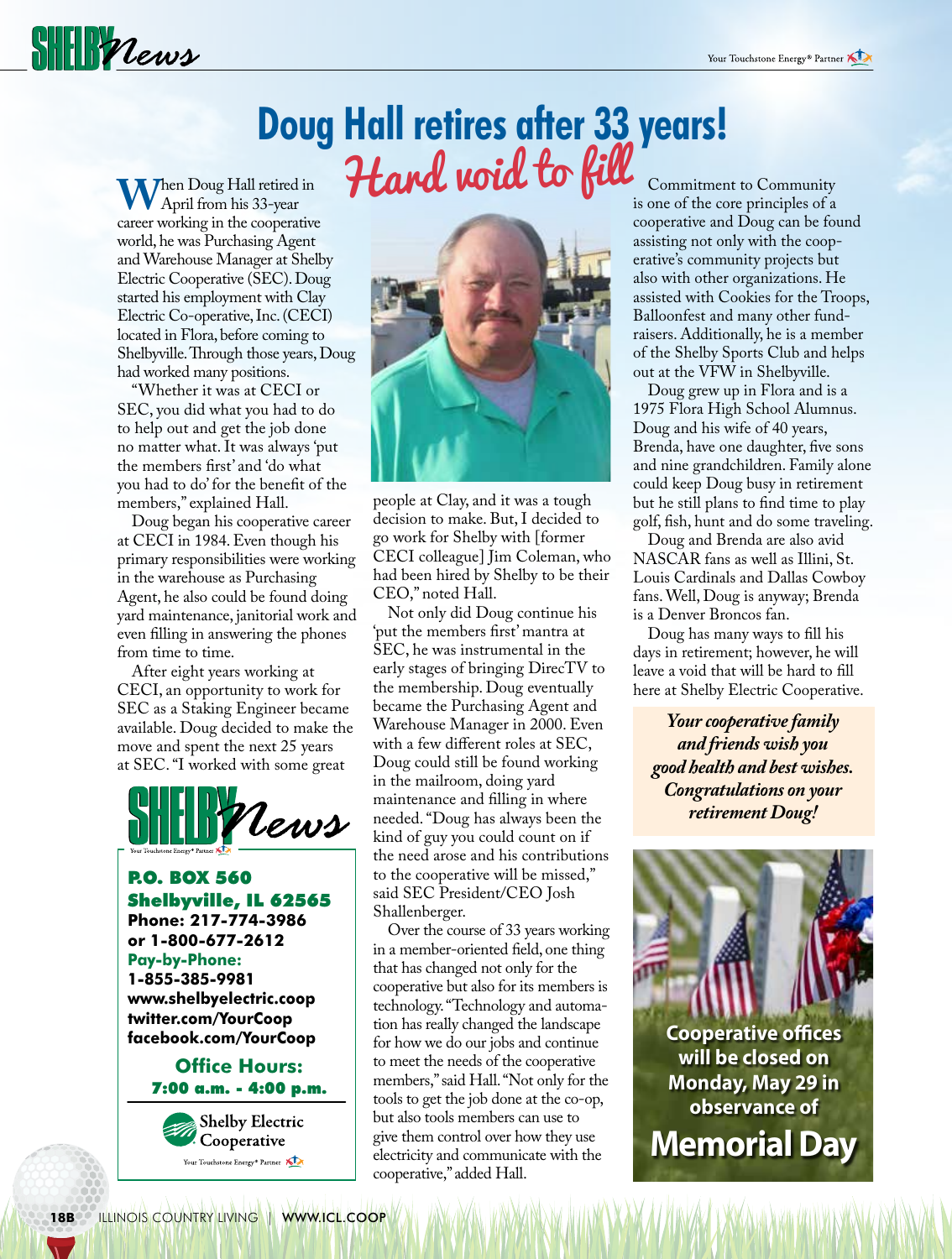# REAL LIFE **AREAL POWER**

### **Getting Real "Smart" with Marla**

**T**echnology has introduced us<br>to smartphones, smart meters<br>and now smart thermostats. and now, smart thermostats. Not being so savvy and smart, I thought I would research smart thermostats and share my findings with you in this article. I quickly learned that even more smart technology is being developed and introduced into our homes and lives. Additionally, I learned that there is an acronym for almost everything. A connected person might use their EUD (Energy Use Display) to track their CT (Connected Thermostat) on their HEN (Home Energy Network) in order to consolidate their HEM (Home Energy Management) made possible through the IoT (Internet of Things). Seriously, I did not make up even one of those. Homes may have their own ecosystem of products that communicate with each other and you.

 Smart thermostats allow us to wirelessly monitor and control our home's heating and cooling systems. Did you forget to adjust the thermostat in the morning after everyone left for school and work? Maybe you would like to turn the heat up or the air conditioning down before you return home from a vacation. No problem, just adjust it from your smartphone. These connected thermostats may give feedback



regarding energy use, maintenance needs, and track through the user's smartphone when no one is home to make adjustments based upon learned behavior patterns.

 Not ones to be left in the dark, LEDs are the most efficient lightbulbs on the market and also the smartest. It is possible to change the color of the light or dim smart bulbs remotely. Through smartphone tracking, they can be programmed to turn off as the user leaves the premises. Smart lightbulbs may provide security by being scheduled to turn on, giving the home an occupied-look and providing safer navigation – no need to stumble through a dark house.

 All this smart technology needs an outlet! How about a smart plug? Plug your lights, appliances or devices into the smart plug and control them from your smartphone.

Some will even work with the voice-command devices -"Alexa, turn on the lights/stereo/ television/coffee-maker/etc."

 $\|\|$  *Mews* 

 Many of these smart devices provide energy tracking and reporting. If you learn just how much energy you could save with a few adjustments, the return on your investment might come a little sooner.

 Keep in mind, smarter isn't always safer. Network security should be seriously considered. Change any default passwords that come with the item(s) and operate any smart devices on a secured wireless network.

 All this smart technology makes my head SMART (Smart Minds Are Really Tech-y). Okay, I made up that one.

~Marla Eversole Member Services



Mother of the Year

**A** ssistant Editor of the Illinois<br>Country Living magazine<br>Valerie Cheatham (far left) poses Valerie Cheatham (far left) poses with Shelby Electric Cooperative member Nancy Agney. Agney, of rural Shelbyville, was recently announced the winner of the 2017



tional pictures and to learn more about Nancy, see the full story starting on page 22 of this issue. Her daughter-in-law, Kathleen Agney, submitted the winning essay.